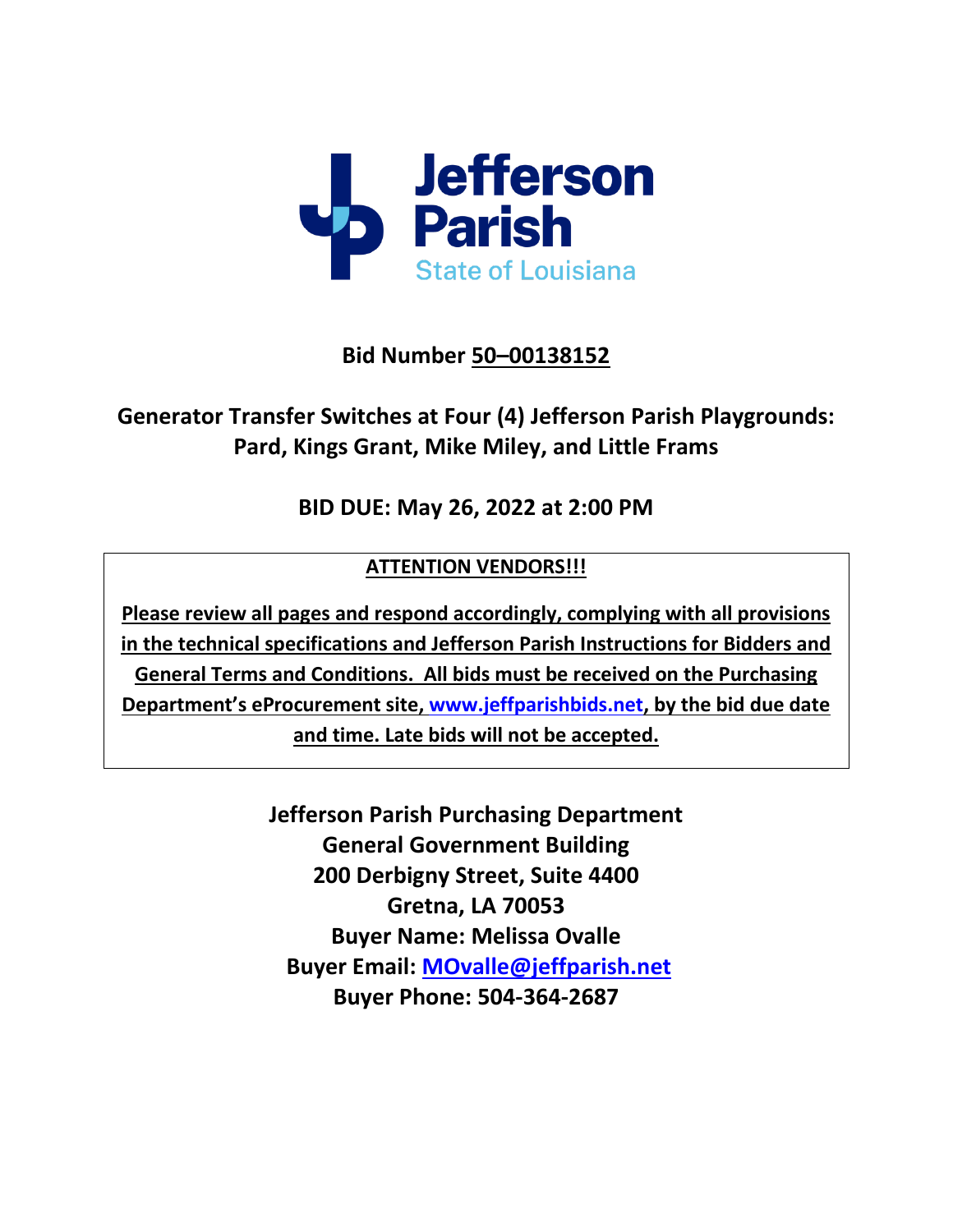#### **ADVERTISEMENT FOR BIDS BID NO. 50-00138152**

**Sealed Bids** will be received electronically through our E-Procurement site at [www.jeffparishbids.net](http://www.jeffparishbids.net/) until **2:00 p.m., May 26, 2022** and publicly opened thereafter. At no charge, bidders may submit via Jefferson Parish's electronic procurement page by visiting [www.jeffparishbids.net](http://www.jeffparishbids.net/) to register for this **free** site.

**Bids will be accepted and received through Central Bidding until 2 p.m. The public bid opening will be held at the West Bank Purchasing Department at 200 Derbigny Street, Suite 4400, Gretna, LA 70053 beginning at 2:30 p.m. on each bid opening date for the following project:**

> **GENERATOR TRANSFER SWITCHES AT FOUR PLAYGROUNDS: PARD, KINGS GRANT, MIKE MILEY, LITTLE FARMS**

**The project consists of the installation of manual transfer switches and associated appurtenances at gymnasiums located at four Jefferson Parish playgrounds.**

**Purchases for this project shall be exempt from state sales and use tax according to La. R.S. 47:301(8)(c)(i). The successful bidder shall be granted the tax-exempt status of Jefferson Parish via Form R-1020,** *Designation of Construction Contractor as Agent of a Governmental Entity Sales Tax Exemption Certificate***. Form R-1020 is distributed by the Louisiana Department of Revenue.**

All bids must be in accordance with the contract documents on file with the Jefferson Parish Purchasing Department, Suite 4400, Jefferson Parish General Government Building, at 200 Derbigny Street, Gretna, Louisiana. **Late bids will not be accepted.**

Each Bid must be accompanied by an electronic bid surety bond in the amount equal to five percent (5%) of the total amount bid, and payable without condition to the owner. Vendors must submit an electronic bid bond through the respective online clearinghouse bond management system(s) as indicated in the electronic bid solicitation on Central Auction House. No scanned paper copies of any bid bond will be accepted as part of the electronic bid submission.

The drawings and specifications are on file and open for inspection in the Jefferson Parish Purchasing Department, Suite 4400, Jefferson Parish General Government Building, at 200 Derbigny Street, Gretna, Louisiana. A complete set of Contract Documents may be secured from **Infinity Engineering Consultants, 4001 Division Street, Metairie, LA 70002 (PHONE 504- 304-0548, FAX 504-355-0265) by licensed contractors upon receipt of \$65.00 per set.**  Deposit on the first set of documents furnished bona fide prime bidders will be fully refunded upon return of documents in good condition no later than ten (10) days after receipts of bids.

The successful bidder will be required to furnish a performance bond guaranteeing faithful performance of the contract. Companies providing the bonds shall comply with the requirements of LA-R.S. 38:2218 and R.S. 38:2219 as applicable.